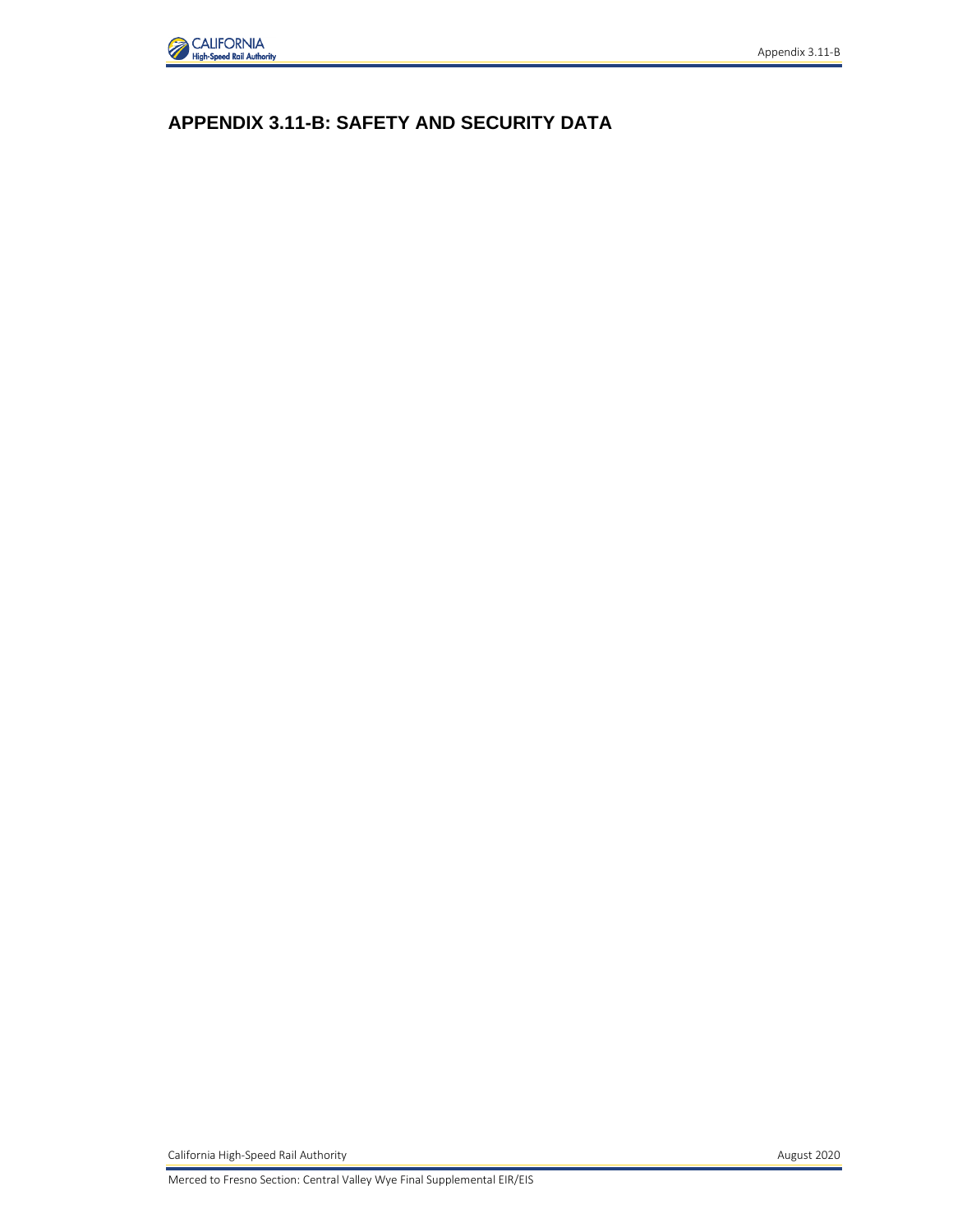

## **APPENDIX 3.11-B: SAFETY AND SECURITY DATA**

#### **Table 1 Number of Train Accidents and Incidents with Casualties and Property Damages by County, 2011**−**2015**

|               |                                   | <b>Accidents</b> |                  | <b>Casualties</b>                    |              |  |
|---------------|-----------------------------------|------------------|------------------|--------------------------------------|--------------|--|
|               |                                   | Type of Accident |                  |                                      | <b>Total</b> |  |
| County        | Total<br>Fatal<br><b>Nonfatal</b> |                  | Total Fatalities | <b>Nonfatal</b><br><b>Conditions</b> |              |  |
| Merced County | 63                                | 24               | 39               | 24                                   | 28           |  |
| Madera County | 29                                |                  | 20               |                                      | 24           |  |

*Source: FRA, 2016a, 2016b, 2016c*

Data are for January 2011 through December 2015.

#### **Table 2 Types and Causes of Train Accidents by County, 2011-2015**

|                  | <b>Type of Accident</b> |                                                                                    |                            |    | <b>Cause of Accident</b> |   |                              |                                      |                            |
|------------------|-------------------------|------------------------------------------------------------------------------------|----------------------------|----|--------------------------|---|------------------------------|--------------------------------------|----------------------------|
| County           |                         | Collision <sup>1</sup> Derailment   Crossing   Other <sup>2</sup>   Track   Signal | <b>Highway</b><br>Railroad |    |                          |   | <b>Human</b><br><b>Error</b> | <b>Motive</b><br>Power/<br>Equipment | Miscellaneous <sup>3</sup> |
| Merced<br>County | $\Omega$                |                                                                                    | 24                         | 38 | 0                        | 0 | 16                           | 0                                    | 47                         |
| Madera<br>County | 0                       | 0                                                                                  |                            | 22 | 0                        | 0 | 6                            | $\theta$                             | 23                         |

*Source: FRA, 2016a, 2016b, 2016c*

<sup>1</sup> Collision accidents include head-on, rear-end, side, raking, broken-train, or heavy-rail collisions.

<sup>2</sup> Other accidents include trespassing incidents and activities such as getting on or off equipment, doing maintenance work, throwing switches, setting handbrakes, stumbling and tripping.

<sup>3</sup> Miscellaneous causes of accidents include all accidents described under other.

#### **Table 3 At-Grade Crossing Accidents in the Region, 2008–2016**

|                        |                 |                                     | Number of<br><b>Accidents</b> |                                   | Number of<br><b>Casualties</b> |                |
|------------------------|-----------------|-------------------------------------|-------------------------------|-----------------------------------|--------------------------------|----------------|
| <b>Cross Street</b>    | <b>Railroad</b> | Location                            | <b>Total</b>                  | Property<br><b>Damage</b><br>Only | <b>Killed</b>                  | <b>Injured</b> |
| <b>Merced County</b>   |                 |                                     |                               |                                   |                                |                |
| Private                | <b>BNSF</b>     | <b>Unincorporated Merced County</b> | $\mathfrak{D}$                | $\Omega$                          |                                |                |
| <b>Buhach Road</b>     | <b>BNSF</b>     | <b>Unincorporated Merced County</b> |                               | $\Omega$                          |                                | 0              |
| R Street               | <b>BNSF</b>     | City of Merced                      | $\mathfrak{D}$                | 1                                 |                                | 0              |
| <b>Bellevue Avenue</b> | <b>BNSF</b>     | <b>Unincorporated Merced County</b> | 3                             | $\mathfrak{D}$                    | $\Omega$                       |                |
| <b>Shaffer Road</b>    | <b>BNSF</b>     | <b>Unincorporated Merced County</b> | 3                             | $\mathfrak{D}$                    | $\Omega$                       | 3              |
| Private                | <b>BNSF</b>     | <b>Unincorporated Merced County</b> | 3                             | 3                                 | $\Omega$                       | 0              |
| Winton Way             | <b>BNSF</b>     | City of Winton                      | 3                             | $\Omega$                          |                                | 8              |
| Arboleda Drive         | <b>BNSF</b>     | Unincorporated Merced County        |                               | 1                                 | $\Omega$                       | O              |
| Franklin Road          | <b>BNSF</b>     | <b>Unincorporated Merced County</b> |                               |                                   | $\Omega$                       | 0              |

California High-Speed Rail Authority **August 2020 August 2020**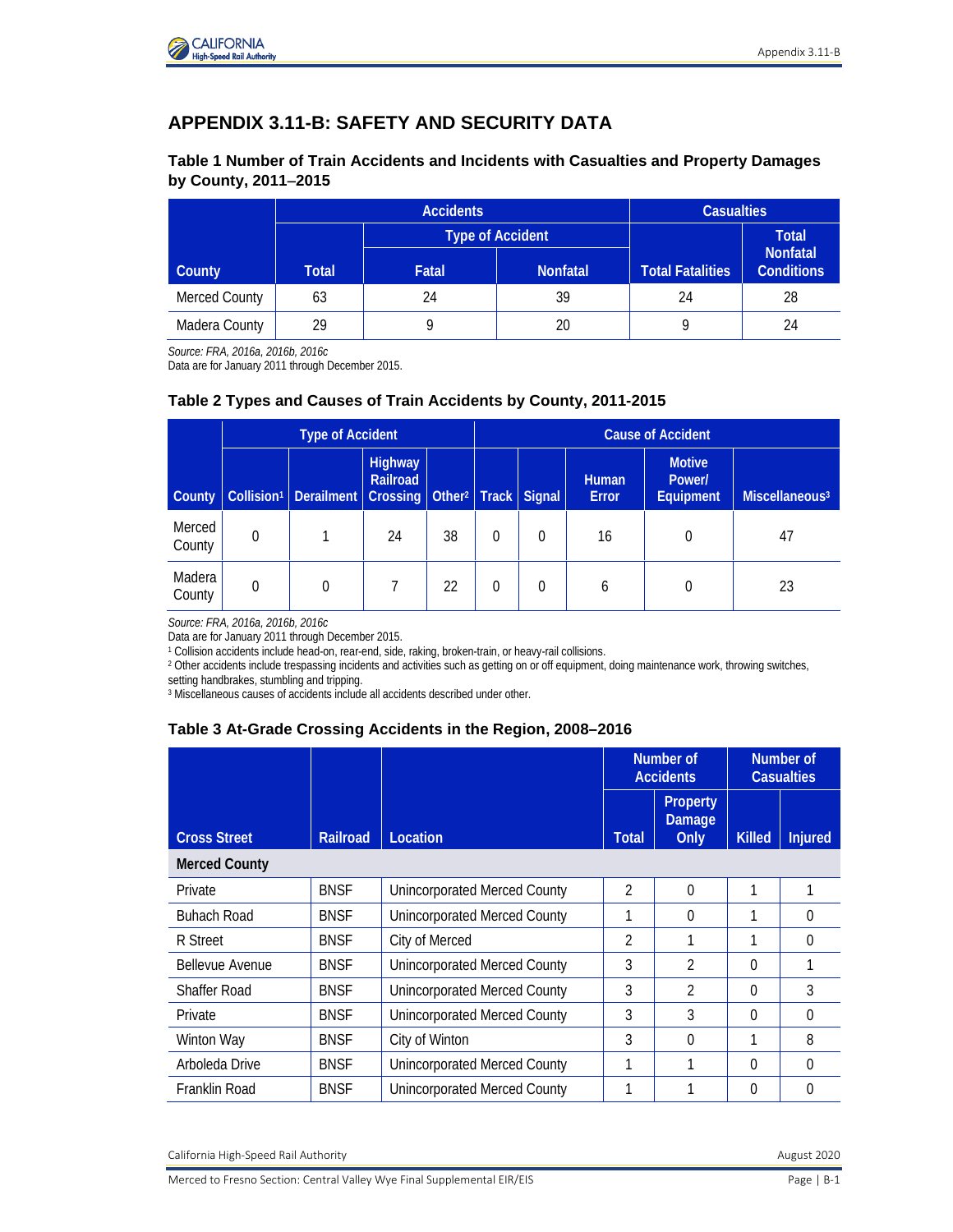

|                        |                 |                                     |                | Number of<br><b>Accidents</b>            | Number of<br><b>Casualties</b> |                  |
|------------------------|-----------------|-------------------------------------|----------------|------------------------------------------|--------------------------------|------------------|
| <b>Cross Street</b>    | <b>Railroad</b> | Location                            | <b>Total</b>   | <b>Property</b><br><b>Damage</b><br>Only | <b>Killed</b>                  | <b>Injured</b>   |
| Olive Avenue           | <b>BNSF</b>     | <b>Unincorporated Merced County</b> | 2              | 1                                        | 1                              | 1                |
| <b>U</b> Street        | <b>BNSF</b>     | City of Merced                      | 1              | 1                                        | $\mathbf 0$                    | $\theta$         |
| Plainsburg Road        | <b>BNSF</b>     | City of Planada                     | 1              | 1                                        | $\mathbf 0$                    | $\mathbf 0$      |
| El Capitan Way         | <b>BNSF</b>     | <b>Unincorporated Merced County</b> | 3              | $\overline{2}$                           | 1                              | $\overline{0}$   |
| Private                | <b>BNSF</b>     | <b>Unincorporated Merced County</b> | $\overline{2}$ | 1                                        | 1                              | 1                |
| <b>K</b> Street        | <b>BNSF</b>     | City of Merced                      | 1              | 1                                        | $\mathbf 0$                    | $\boldsymbol{0}$ |
| Santa Fe Avenue        | <b>BNSF</b>     | <b>Unincorporated Merced County</b> | $\overline{2}$ | $\overline{2}$                           | $\mathbf{0}$                   | $\overline{0}$   |
| Main Street            | <b>UPRR</b>     | City of Livingston                  | 1              | $\mathbf 0$                              | 1                              | $\mathbf 0$      |
| O Street               | <b>UPRR</b>     | City of Merced                      | 1              | $\mathbf 0$                              | 1                              | $\boldsymbol{0}$ |
| S.P. Avenue            | <b>UPRR</b>     | City of Merced                      | 1              | 1                                        | $\overline{0}$                 | $\mathbf 0$      |
| Martin Luther King W.  | <b>UPRR</b>     | City of Merced                      | 1              | 1                                        | $\mathbf 0$                    | $\Omega$         |
| Private                | <b>UPRR</b>     | City of Los Banos                   | 1              | 1                                        | $\mathbf 0$                    | $\boldsymbol{0}$ |
| <b>Shaffer Road</b>    | <b>UPRR</b>     | City of Atwater                     | $\overline{2}$ | $\overline{2}$                           | $\mathbf 0$                    | $\boldsymbol{0}$ |
| Sandy Mush Road        | <b>UPRR</b>     | <b>Unincorporated Merced County</b> | 1              | 1                                        | $\mathbf 0$                    | $\Omega$         |
| Vista Road             | <b>UPRR</b>     | City of Merced                      | $\overline{2}$ | $\overline{2}$                           | $\mathbf 0$                    | $\boldsymbol{0}$ |
| 3rd Avenue             | <b>CFNR</b>     | City of Gustine                     | 1              | 1                                        | $\mathbf 0$                    | $\boldsymbol{0}$ |
| Hunt Road              | <b>CFNR</b>     | City of Gustine                     | 1              | 1                                        | $\mathbf 0$                    | $\boldsymbol{0}$ |
| <b>Madera County</b>   |                 |                                     |                |                                          |                                |                  |
| Avenue 12              | <b>BNSF</b>     | Unincorporated Madera County        | 4              | $\mathbf 0$                              | $\overline{2}$                 | 6                |
| Avenue 9               | <b>BNSF</b>     | Unincorporated Madera County        | 1              | $\mathbf 0$                              | $\mathbf 0$                    | 1                |
| <b>Avenue 20 1/2</b>   | <b>BNSF</b>     | Unincorporated Madera County        | 3              | $\mathbf 0$                              | $\overline{2}$                 | $\overline{2}$   |
| Avenue 15              | <b>BNSF</b>     | Unincorporated Madera County        | 1              | $\mathbf 0$                              | $\overline{0}$                 | 1                |
| <b>Avenue 15 1/2</b>   | <b>BNSF</b>     | Unincorporated Madera County        | 1              | $\mathbf 0$                              | $\boldsymbol{0}$               | 1                |
| Private Crossing       | <b>BNSF</b>     | Unincorporated Madera County        | 1              | $\boldsymbol{0}$                         | $\boldsymbol{0}$               | $\sqrt{2}$       |
| Private                | <b>BNSF</b>     | Unincorporated Madera County        | 1              | 1                                        | $\mathbf 0$                    | $\boldsymbol{0}$ |
| Road 28 1/2            | <b>BNSF</b>     | Unincorporated Madera County        | 1              | $\boldsymbol{0}$                         | 1                              | $\boldsymbol{0}$ |
| Cleveland Ave.         | <b>UPRR</b>     | City of Madera                      | $\overline{2}$ | $\overline{2}$                           | $\boldsymbol{0}$               | $\boldsymbol{0}$ |
| King Street            | <b>UPRR</b>     | City of Chowchilla                  | 1              | $\mathbf 0$                              | $\boldsymbol{0}$               | 1                |
| <b>Regional Totals</b> |                 |                                     | 59             | 32                                       | 14                             | 29               |

*Source: FRA, 2016c* 

Data are for January 2008 through April 2016.

None of the accidents listed above occurred within 0.5 mile of the Central Valley Wye alternatives' centerlines.

UPRR = Union Pacific Railroad

BNSF = BNSF Railway

CFNR = California Northern Railroad Company

August 2020 California High-Speed Rail Authority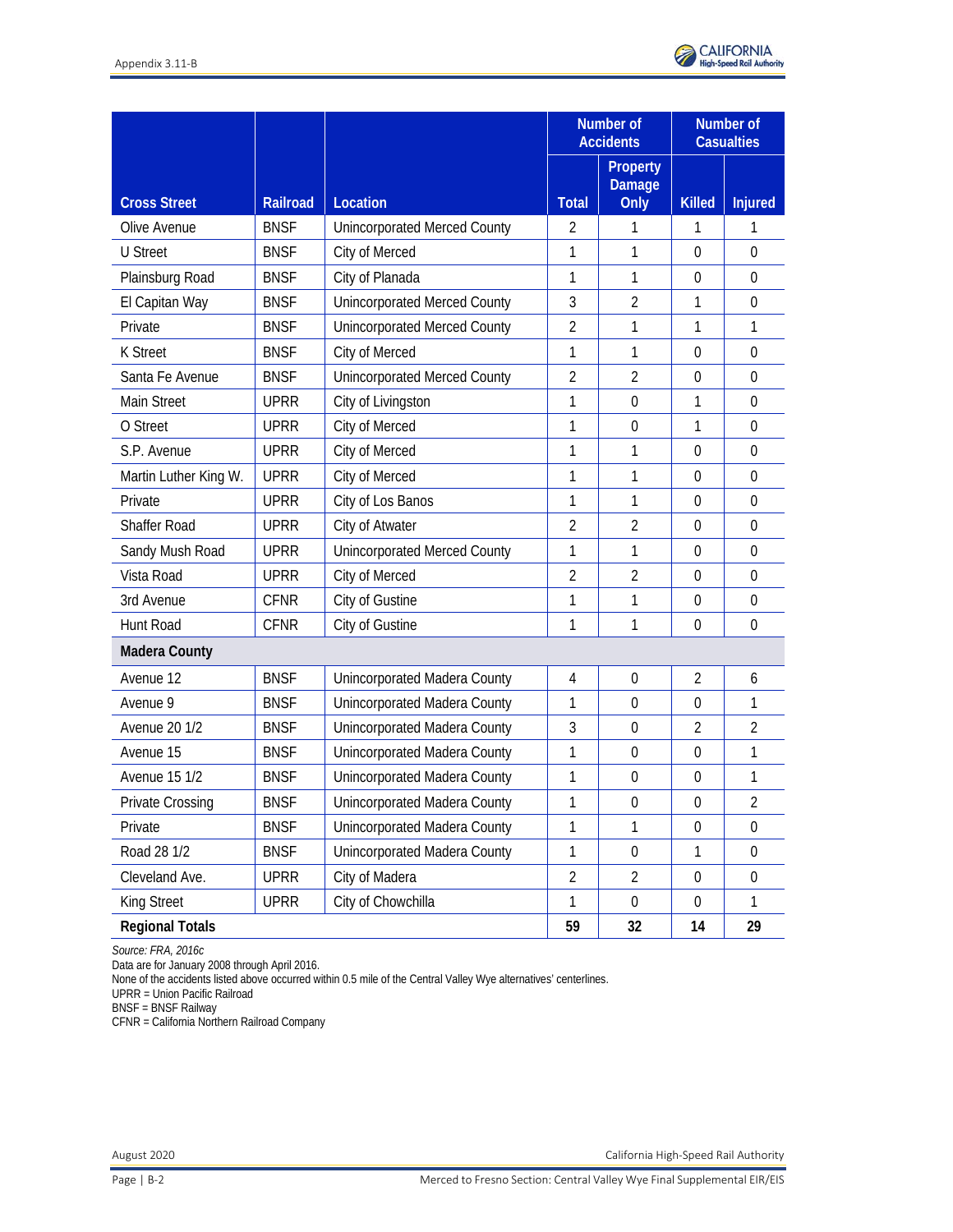

#### **Table 4 Hospitals Providing Emergency Care to the Resource Study Area**

| <b>Name</b>                            | Location                                       |  |  |
|----------------------------------------|------------------------------------------------|--|--|
| Mercy Medical Center, Merced           | 333 Mercy Avenue, Merced, CA 95340             |  |  |
| Memorial Hospital Los Banos            | 520 W I Street, Los Banos, CA 93635            |  |  |
| <b>Madera Community Hospital</b>       | 1250 East Almond Avenue, Madera, CA 93637      |  |  |
| Children's Hospital Central California | 9300 Valley Children's Place, Madera, CA 93638 |  |  |

*Source: California Office of Statewide Health Planning & Development, 2016* 

CA = California

#### **Table 5 Critical Facilities and Infrastructure Providing Emergency Services to the Resource Study Area**

| <b>Facility Type</b>     | <b>Name</b>                                                                | Location                                    | <b>Alternative</b>                                                                              |
|--------------------------|----------------------------------------------------------------------------|---------------------------------------------|-------------------------------------------------------------------------------------------------|
| Highway Patrol           | California Highway Patrol<br>Chowchilla River Inspection<br>Facility (464) | 8820 S. SR 99 Le<br>Grand, CA 95333         | SR 152 (North) to Road 19 Wye                                                                   |
| Correctional<br>Facility | Central California Women's<br>Facility                                     | 23370 Road 22<br>Chowchilla, CA             | SR 152 (North) to Road 13 Wye<br>SR 152 (North) to Road 19 Wye<br>SR 152 (North) to Road 11 Wye |
| <b>Fire Department</b>   | Madera County Fire Station #3                                              | 25950 Avenue 18 1/2<br>Madera, CA 93637     | All Wye Alternatives                                                                            |
| Fire Department          | Madera County Fire Station #4                                              | 13802 Avenue 21<br>Chowchilla, CA 93610     | Avenue 21 to Road 13 Wye                                                                        |
| Fire Department          | Madera County Fire Station #5                                              | 23370 Road 22<br>Chowchilla, CA             | SR 152 (North) to Road 13 Wye<br>SR 152 (North) to Road 19 Wye<br>SR 152 (North) to Road 11 Wye |
| <b>Fire Department</b>   | Madera County Fire Station #2                                              | 112 Trinity Street<br>Chowchilla, CA        | All Wye Alternatives                                                                            |
| Fire Department          | Madera City Fire Department                                                | 317 N Lake Street,<br>Madera, CA 93638      | All Wye Alternatives                                                                            |
| Police<br>Department     | Chowchilla Police Department                                               | 122 Trinity Avenue,<br>Chowchilla, CA 93610 | SR 152 (North) to Road 13 Wye<br>SR 152 (North) to Road 19 Wye<br>SR 152 (North) to Road 11 Wye |
| Fire Department          | Chowchilla Volunteer Fire<br>Department                                    | 240 N 1st Street,<br>Chowchilla, CA 93610   | SR 152 (North) to Road 13 Wye<br>SR 152 (North) to Road 19 Wye<br>SR 152 (North) to Road 11 Wye |
| Fire Department          | Madera County Fire Department                                              | 122 Trinity Avenue,<br>Chowchilla, CA 93610 | SR 152 (North) to Road 13 Wye<br>SR 152 (North) to Road 19 Wye<br>SR 152 (North) to Road 11 Wye |
| Fire Department          | Merced County Fire Department<br>#83                                       | 10537 CA-59, El Nido,<br>CA 95317           | SR 152 (North) to Road 13 Wye<br>SR 152 (North) to Road 19 Wye<br>SR 152 (North) to Road 11 Wye |

California High-Speed Rail Authority **August 2020**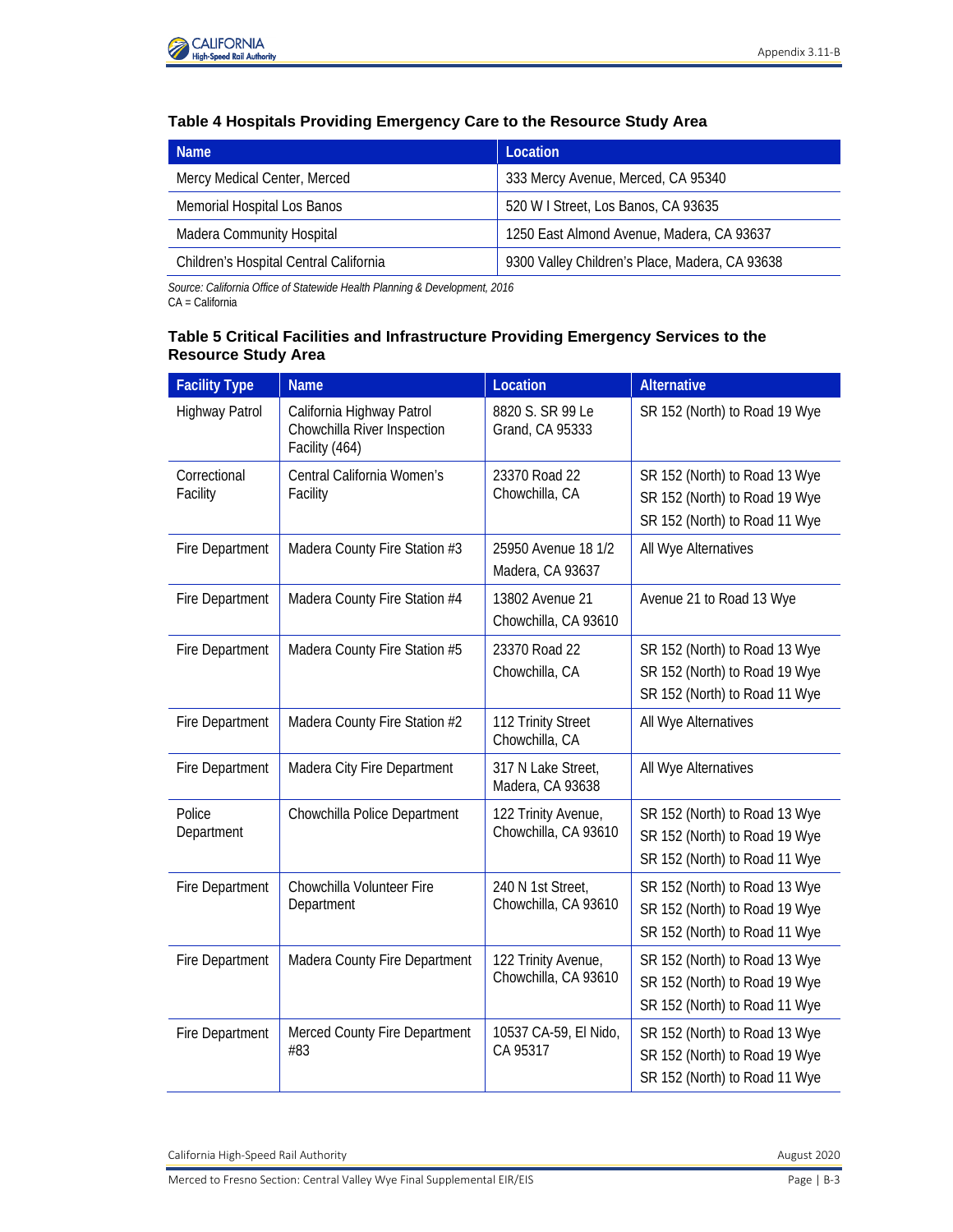

| <b>Facility Type</b>       | <b>Name</b>                          | Location                                 | <b>Alternative</b>                                                                              |
|----------------------------|--------------------------------------|------------------------------------------|-------------------------------------------------------------------------------------------------|
| Fire Department            | Merced County Fire Department<br>#75 | 8047 Dairy Lane, Dos<br>Palos, CA 93620  | Avenue 21 to Road 13 Wye                                                                        |
| Fire Department            | City of Los Banos Fire<br>Department | 1150 W I Street, Los<br>Banos, CA 93635  | All Wye Alternatives                                                                            |
| Ambulance<br>Service       | <b>Riggs Ambulance Service</b>       | 100 Riggs Avenue,<br>Merced, CA 95341    | SR 152 (North) to Road 13 Wye<br>SR 152 (North) to Road 19 Wye<br>SR 152 (North) to Road 11 Wye |
| Ambulance<br>Service       | Sierra Ambulance Service             | 40755 Winding Way,<br>Oakhurst, CA 93644 | SR 152 (North) to Road 13 Wye<br>SR 152 (North) to Road 19 Wye<br>SR 152 (North) to Road 11 Wye |
| Ambulance<br>Service       | Pistoresi Ambulance Service          | 113 N R Street,<br>Madera, CA 93637      | All Wye Alternatives                                                                            |
| Ambulance<br>Service (Air) | Mercy Air                            | 20 Macready Drive,<br>Merced, CA 95341   | SR 152 (North) to Road 13 Wye<br>SR 152 (North) to Road 19 Wye<br>SR 152 (North) to Road 11 Wye |
| Ambulance<br>Service (Air) | SkyLife                              | 5526 E Aircorp Way,<br>Fresno, CA 93727  | All Wye Alternatives                                                                            |
| Fire Department            | City of Merced Fire Department       | 99 East 16th Street<br>Merced, CA 95340  | SR 152 (North) to Road 13 Wye<br>SR 152 (North) to Road 19 Wye<br>SR 152 (North) to Road 11 Wye |

*Source: Madera County Fire Department, 2016; Merced County 2013* SR = State Route

August 2020 California High-Speed Rail Authority